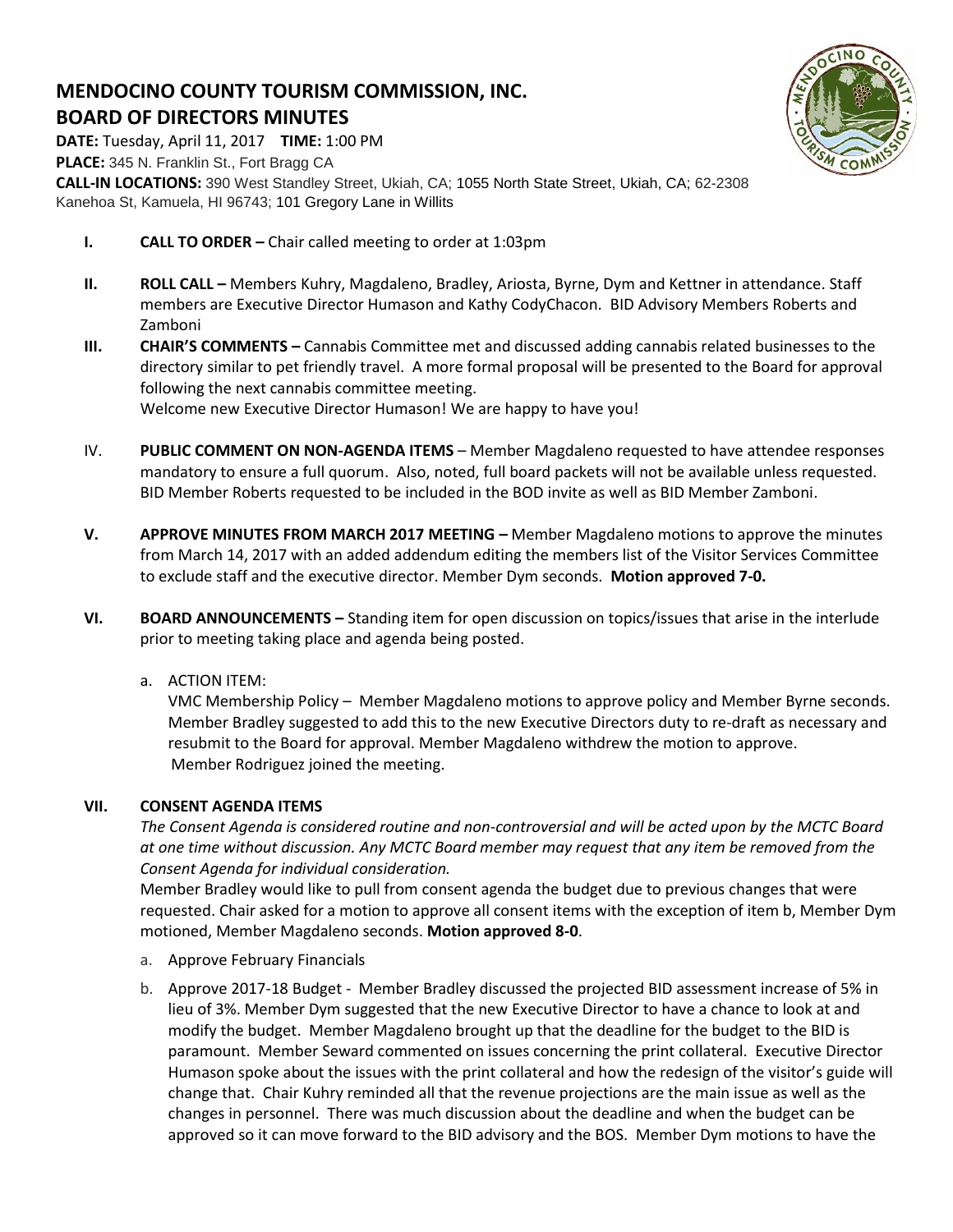Executive Committee and Executive Director to regroup, review, modify and approve final budget. Member Kettner seconds. **Motion approved 8-0**.

- c. Approve Redwood Coast Chamber Agreement
- **VIII.** WELCOME THE NEW EXECUTIVE DIRECTOR Alan will full time join the VMC staff on June 12<sup>th</sup> and will be part time and remote until then. Weekly time commitments are 4 hours each day and will be physically back and forth between Yolo and Mendocino County.

## **IX. MENDOCINO COUNTY LODGING BUSINESS IMPROVEMENT DISTRICT 2017/18 ANNUAL REPORT DRAFT REVIEW**

Board provide feedback to the Executive Director on report by April 17, 2017 - There was much discussion and concern over the tone and subjective content contained within the report. Member Magdaleno went through his list of concerns that he wanted to be on record and are as follows: Page 1, Paragraph 1, need clarification over the phrase 'the 3 who have remained to complete this annual cycle.' Page 1, last paragraph 'A renewed emphasis on print produced largely disappointing results' Member Magdaleno stated this is an incorrect statement and offered to submit the previous executive directors report. Page 2, Paragraph 1 reads as follows; "This has posed a worrisome distraction from the Board's core work of overseeing the budget and monitoring marketing and promotion to ensure that funds are spent effectively, efficiently and equitable.' Member Magdaleno went on record that he completely disagrees with this statement as this Board has done both and did not get distracted. He further stated that the begin portion of this statement is subjective, Chair Kuhry agreed the wording is misleading. Member Magdaleno also stated an appreciation to the BID Advisory Boards hard work and diligence compiling this report and that it is very through and factual in most places however there are more than a few places that contain a very subjective views and inaccurate and nonfactual information. Next item of concern is on Page 4,  $2<sup>nd</sup>$ Paragraph, Item B, that reads as follows; "In response to a recommendation in the FY 2016/17 BID annual report, an Ordinance change was approved by the BOS to allow nominations by the MCTC Board." Member Magdaleno stated that it was approved but it was never changed in the Ordinance, BID Member Roberts affirmed that was correct and Member Magdaleno commented that, that information should be stated very clearly and that the statement eludes that the MCTC Board can submit nominations which contractually it cannot. Member Magdaleno did not go through all items that are of concern but wanted to hit the major highlights on his list. Page 9, under Visitor and Constituent Services Goals, changing 'lodging members' to 'lodging owners' under consideration due to the uncertainty of the future of MCLA. On Page 11, Item D, Second Paragraph as follows; "It became evident that neither the MCTC Board nor the new Executive Director were fully aware that the BOS approved Budget and the MCTC approved annual Marketing Plan comprise the official roadmap for investment of BID funds." Member Magdaleno went on record stating that simply was not true and pointed out the budget listed in last year's BID report did not match the budget initially and that created a discrepancy from the start and offered to go through this after the meeting with BID Member Roberts. Chair Kuhry wanted to point out a statement within the same paragraph which reads "The MCTC Board and its Marketing Committee were further hampered in overseeing BID investments by lack of meaningful reports to track the impact and ROI…" and went on record to say he had asked for such reports and received an inadequate response as to whether these reports were done before. Also on Page 11, Last Paragraph, that reads as follows; "As in the past, an experienced MCTC contractor produced colorful Quarterly Marketing Reports to describe current programs…" the question of whether or not anyone else contributed to such 'colorful reports' or if it was the sole work of this experienced contractor which is how this read. BID Member Zamboni stated the contractor is MCTC and will clarify this statement. Page 14, 2<sup>nd</sup> Paragraph which reads "Despite challenges posed by the transition, VMC's solid foundation held and little by little over the past year, dripped balls have been retrieved, ducks coaxed back into rows, dykes repaired and general order re-established" These are not professional comments and ask the BID Advisory Board to please take an additional look at that. Page 18, 3<sup>rd</sup> Paragraph under Item B; Member Magdaleno doesn't believe these numbers are correct. BID Member Roberts agreed and affirmed it is due to the budget not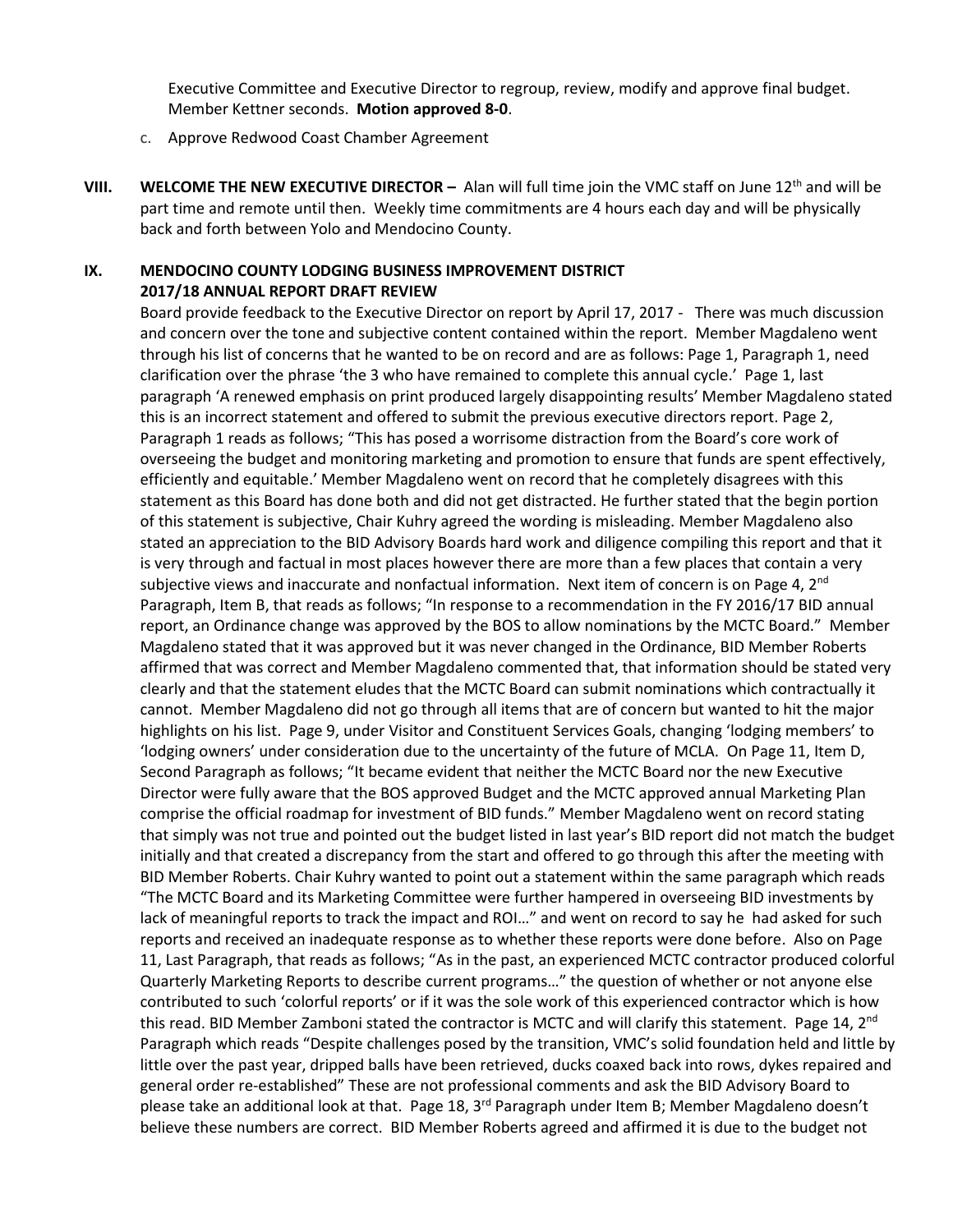being approved as of yet. Member Magdaleno expressed that a Draft Budget is in existence and asked why that was not utilized. Page 23,  $1<sup>st</sup>$  Paragraph, sentence reads "All nominees must be owners or operators of hotels within the District…" Member Magdaleno believes the term operators is very ambiguous needs to be clearer. Page 24, Item C, Section 2, sentence reads; "A second initiative on the same ballot, conditional on passage of the increase, designated a portion of the resulting revenue for a specific purpose." Member Magdaleno asked if there was any data specifying what 'specific purpose' is being referred to and to have those purposes listed clearly. Also within the same paragraph the next following sentence reads "Indications are that Ukiah is likely to follow Fort Bragg's lead." Member Magdaleno asked if there was any evidence supporting this unsubstantiated statement and questioned if this report should even support this. and suggests it to be removed. The following sentence that reads "The BID Advisory Board respectfully suggest that it may be time for the County to place its own initiative on the ballot for a similar increase" Member Magdaleno personally feels that the BID should explain why is there is no guarantee that the money would be placed towards marketing. BID Members will make revisions and will be available for review.

## **X. STRATEGIC PLAN**

**a.** Project Manager Discussion and Assignment. - Chair Kuhry acknowledged that the VMC's Strategic Plan will need to have a Project Manager that resides on staff but is not the Executive Director. Chair has tasked this assignment to the new Executive Director for a selection of his choosing. Executive Director Humason will contact the Coraggio Group to get up to speed. Member Ariosta wanted to have a monthly report available to the Board and Staff Member CodyChacon gave an update of a living calendar that will have measured deliverables by date, by committee that will report on activity.

## **XI. ORGANIZATIONAL DEVELOPMENT COMMITTEE UPDATE**

- **a.** Organizational Development Committee Chair Report -
- **b.** Board Training Update Staff Member CodyChacon gave an update on the Board Training stating the facilitators for the Brown Act has fallen through and the Organizational Development Committee is currently reorganizing this training to be a part of the May meeting.
- **c.** MCTC Governance & Legal Documents Binder Chair Kuhry suggested that all members bring with them to the May Training Meeting their old binder in exchange for the new and to also have this binder available online.

## **XII. MARKETING COMMITTEE UPDATE**

- a. Marketing Committee Chair Report Member Dym gave an update on the Marketing Committee. Theory SF would like to set up intercepts at both coastal and inland properties. Member Dym said that 20,000.00 was added to the R&D and Theory would like authorization to spend this money in lieu of VMC. Executive Director stated that VMC can have oversight on this spending.
- b. Theory SF Strategy Phase I
- c. Marketing Report With the BID no approved a definite plan has not been put into place. Crowdriff will be attending the Marketing Committee Meeting on May 2 and will present a demo. The Board has requested that the demo be sent to them.

## **XIII. FINANCE COMMITTEE UPDATE**

a. Finance Committee Chair Report – Member Magdaleno gave an update on the Finance Committee that met on March 27<sup>th</sup>. Bank signer account updates are in progress. There was discussion of brining AP/AR in house and outsourcing payroll and has been tabled. Executive Director Humason will submit a recommendation when ready. Audit Risk Assessment was not ready to be reviewed as of it. Financial, credit card statements and reimbursements were reviewed and approved.